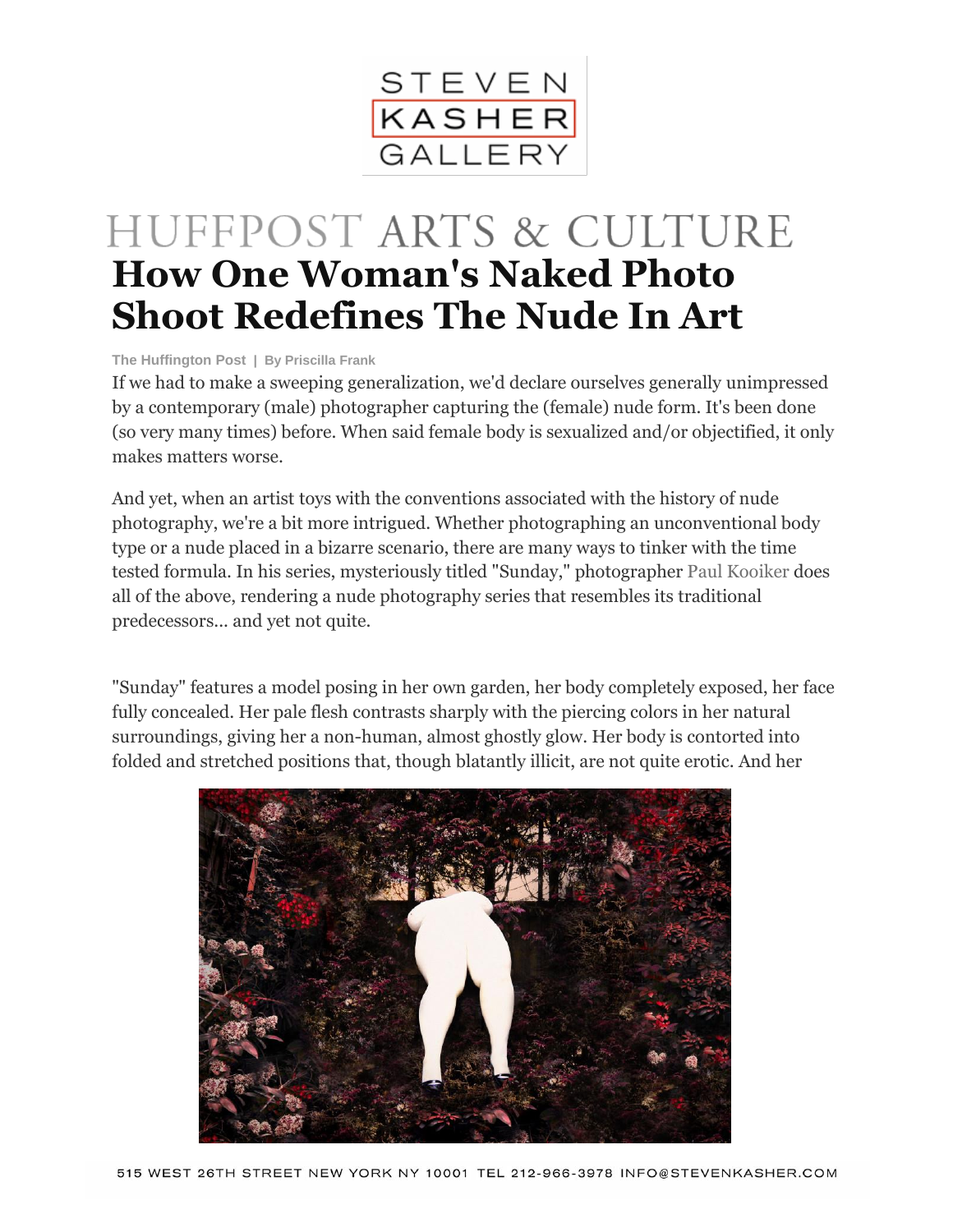

entire being is captured in such a motionless, colorless state, she appears more like a still life than a living, breathing human being.

As viewers, we feel simultaneously drawn to and repulsed by these NSFW images, the former for their surreal beauty and the latter for their voyeuristic and slightly pornographic perspective. We have a feeling this state of visual limbo is exactly what Kooiker had in mind.

With his paradoxical images, Kooiker places the viewer stumbling somewhere between the conventional and radical, the beautiful and grotesque, the artistic and pornographic, the human and other. As Ellyn Ruddick-Sunstein says in Feature Shoot: ["Composed](http://www.featureshoot.com/2014/10/mysterious-alluring-photos-faceless-nude-garden-nsfw/) of [contradictions,](http://www.featureshoot.com/2014/10/mysterious-alluring-photos-faceless-nude-garden-nsfw/) she lies just beyond our reach, existing as an object of substance while becoming mysteriously apparitional, a material form that verges precariously on the intangible."

Kooiker's photographs are currently on view at Steven Kasher [Gallery](http://www.stevenkasher.com/) in New York until October 25. Do you think Kooiker's voluptuous nudes stand apart from the (naked) herd? Let us know your thoughts in the comments.